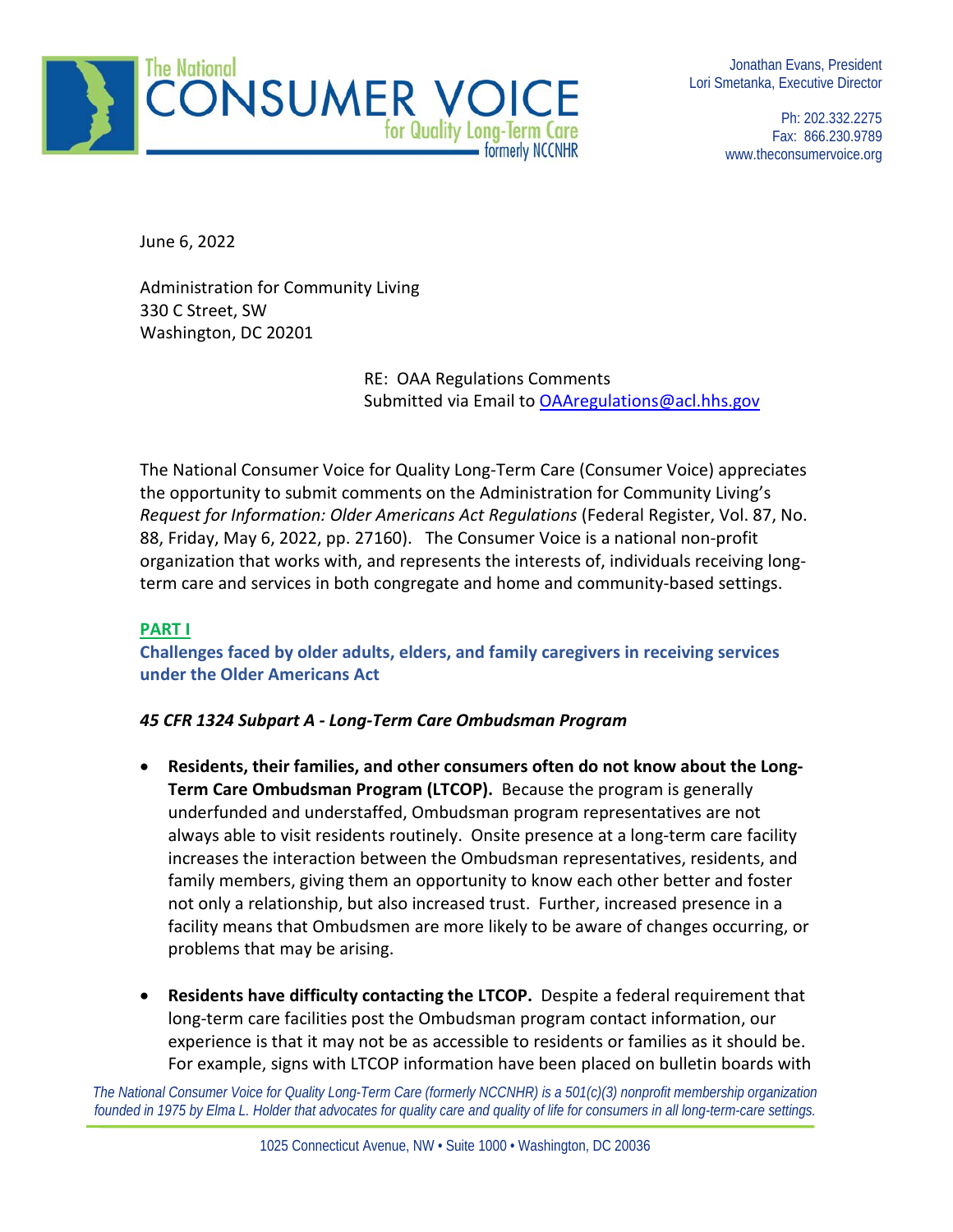many other papers and information, posted high on walls instead of at a level for easy viewing from a wheelchair, and posted in remote areas of a facility, such as in an entranceway to the building. Additionally, many residents do not have personal telephones or computers they can use to reach out. If they have to use the facility's phone or ask for assistance in dialing the Ombudsman program's number, the resident may not feel comfortable reaching out for assistance.

- **Residents and families often express reluctance to reach out to an Ombudsman program representative because they are afraid of retaliation.** While federal regulations are intended to protect residents from actual or threatened retaliation, in reality there is very little accountability in this area. Complaints are not investigated in a timely manner by survey and licensing, and facilities are rarely cited or held accountable for retaliation.
- **Residents and families often do not understand how the LTCOP works.** They often don't understand the role of the Ombudsman program, or what the program can and cannot do. For example, consumers do not understand that Ombudsman program representatives do not enforce requirements and do not impose penalties against facilities. As a result, consumers may express frustration at what they believe to be the LTCOP's lack of response.
- **The assistance residents and families receive from the LTCOP may not be as robust as it could/should be due to lack of legal support – both for the LTCOP and for residents.** Access to legal resources is important for solving many problems residents experience – including support during the discharge process, protection of rights, including when faced with diminished capacity, etc. While most State LTC Ombudsman programs can point to its legal counsel of record, LTCOPs need a range of legal support including representation and advice related to legal proceedings, subpoenas, court orders, lawsuits, etc. Additionally, the program needs legal counsel that provides substantive support and technical assistance related to the issues LTCOPs face when advocating for residents, such as rights issues, guardianship, capacity, discharge, legal analysis, etc. Further, Ombudsman program representatives need legal services to whom they can refer residents who themselves need legal assistance.

#### **PART II**

#### **How OAA programs can advance equity**

- Improve and increase data collection by Older American Act programs, including demographics around diverse populations. Support outreach to underserved and unserved communities. (See recommendation in Part III)
- Fund and expand OAA Resource Centers to support program efforts to reach diverse groups.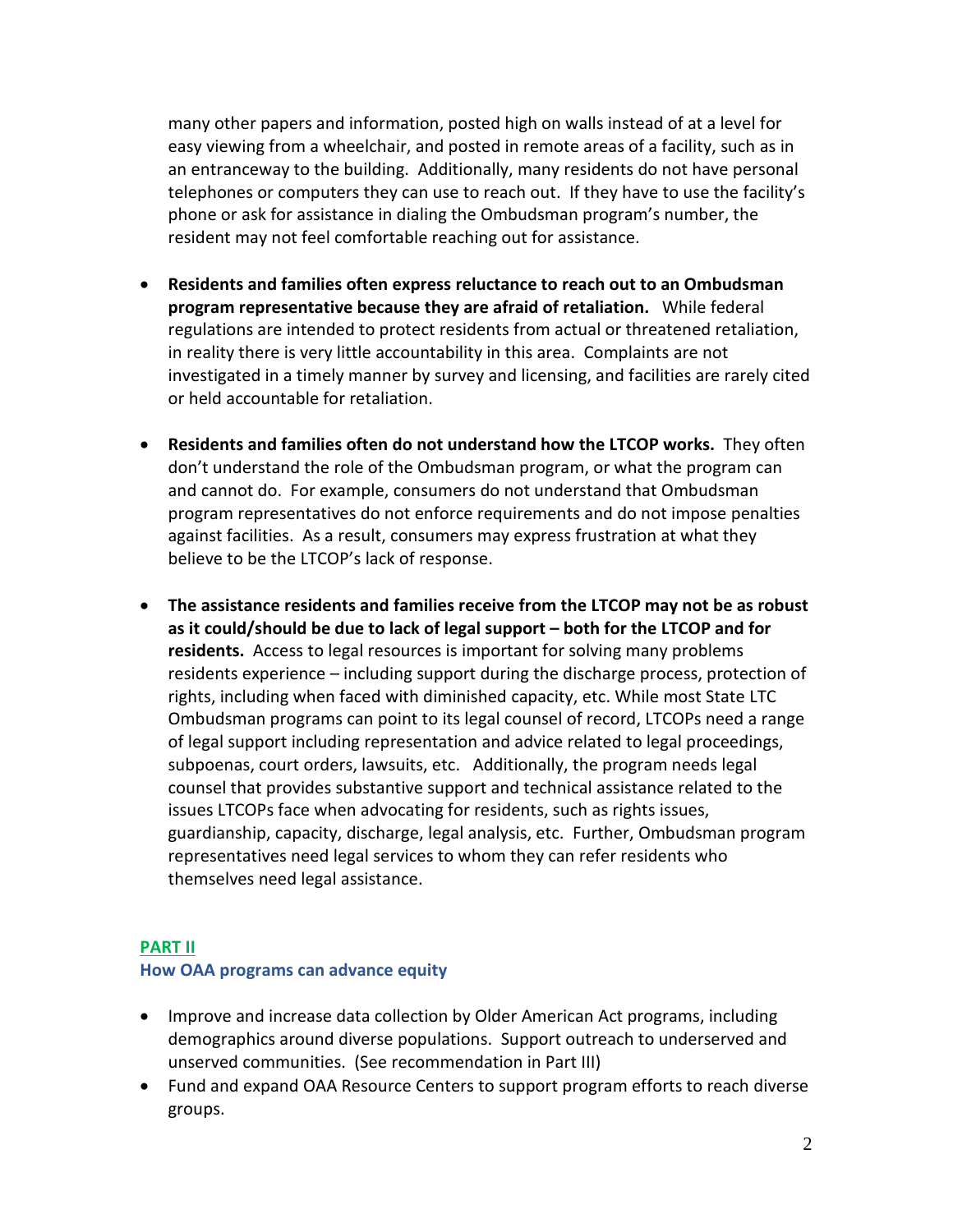• Require State Plans to include a plan for advancing equity with goals and benchmarks. (See recommendation in Part III)

# **PART III Submission questions – Recommendations**

### **GRANTS TO STATE AND COMMUNITY PROGRAMS ON AGING**

## *Advocacy duties of State Unit on Aging, Area Agency on Aging, and Long-Term Care Ombudsman Program*

**Recommendation:** Recognize the role of the LTCOP in being the leader relative to issues concerning older persons residing in long-term care facilities in the state and in each planning and service area.

- 1. **Regulation:** 45 CFR § 1321—Grants to State and Community Programs on Aging
- 2. **Citation:** 45 CFR § 1321.7(a); 45 CFR § 1321.53(a); 45 CFR § 1321.13(a)(1); 45 CFR § 1321.61(a)-(b)
- 3. **Nature of comment:** Change
- 4. **Reason for consideration:** These four provisions do not take the advocacy duties of the LTCOP into consideration and are not in line with the program's responsibilities and authorities. The SLTCO and its representatives have the expertise and knowledge about interests and needs of older adults in facility settings and should be the leaders in advocating on their behalf.
- 5. **Any benefits:** This change would better support the duties and responsibilities of the LTCOP and lessen confusion and misunderstanding.

## *State agency policies*

**Recommendation:** The role of the SLTCO in setting policies for the LTCOP and monitoring the program needs to be indicated. As it currently reads, the SUA develops policy for all aspects of the LTCOP, and the only aspect of monitoring for which the SLTCO is responsible is monitoring the files, records, and other information.

- 1. **Regulation:** 45 CFR § 1321—Grants to State and Community Programs on Aging
- 2. **Citation:** 45 CFR § 1321.11(a)-(b)
- 3. **Nature of comment:** Change
- 4. **Reason for consideration:** This regulation appears to contradict the LTCOP federal regulations in two critical ways: a) the LTCOP regulations state that "where the Ombudsman has the legal authority to do so, he or she shall establish policies and procedures, in consultation with the State agency" – in opposition to what this regulation states. Even if the SLTCO does not have the legal authority, the SLTCO is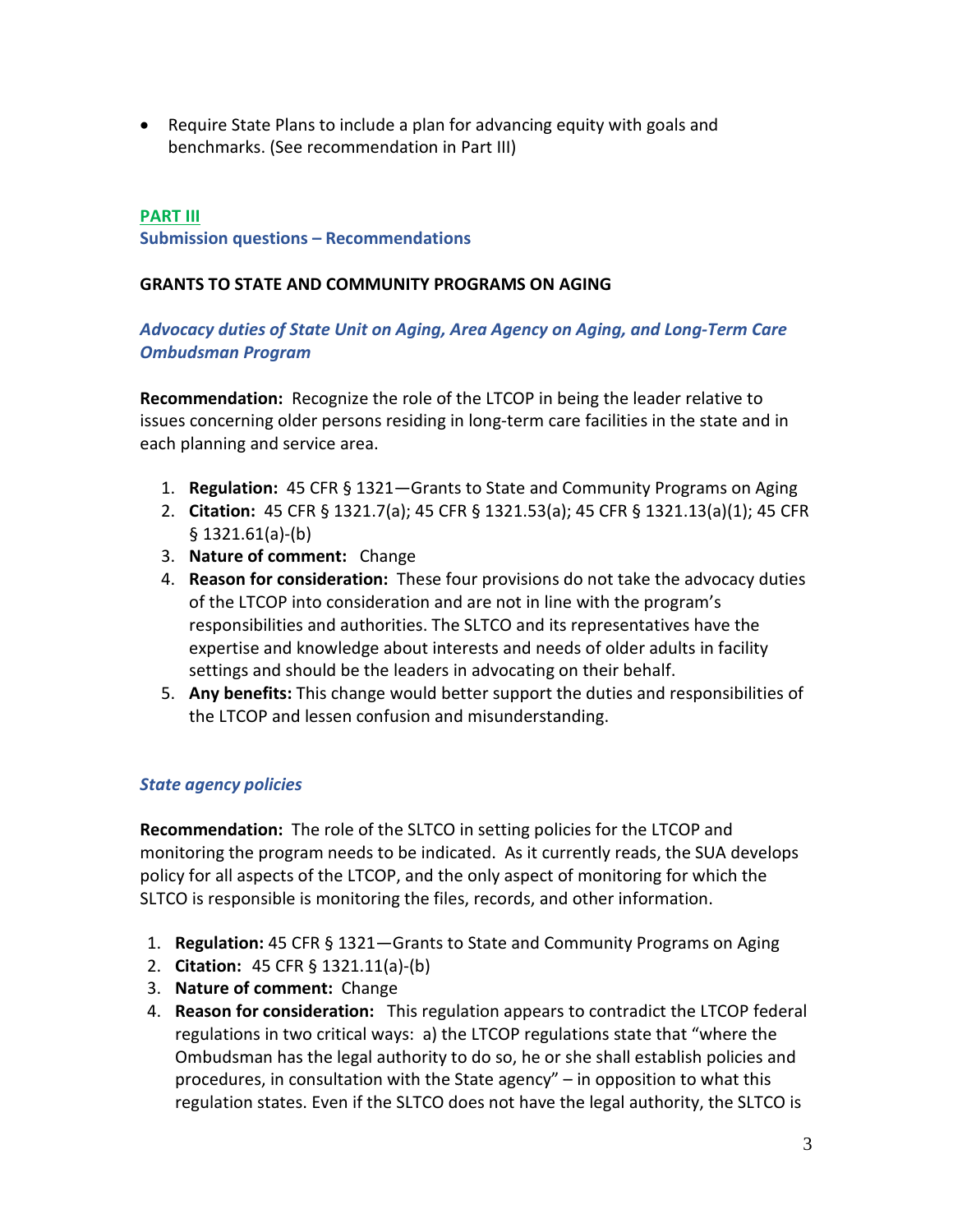to recommend policies to the SUA Director, which the regulation also does not acknowledge; and b) 1321.11(b) states that these policies will address how the SUA monitors the performance of all programs for quality and effectiveness, even though the LTCOP regulation requires the SLTCO to monitor Ombudsman program performance of local Ombudsman entities.

5. **Benefit:** Addressing these contradictions will strengthen the LTCOP and enhance the independence and autonomy of the program.

## **Recommendation**

Improve and increase data collection by Older American Act programs, including demographics of diverse populations including but not limited to race, ethnicity, sex (including gender identity and sexual orientation), disability, income, veteran status, and other key demographic variables.

- 1. **Regulation:** 45 CFR § 1321—Grants to State and Community Programs on Aging
- 2. **Citation:** 45 CFR § 1321.17(f)(9)
- 3. **Nature of comment:** Addition
- **4. Reason for consideration:** Collection of this data will help identify disparities that exist in serving older adults.
- 5. **Any benefits:** Identification of disparities will permit targeted efforts for improving service delivery to diverse populations.

#### **Recommendation**

Support outreach to underserved and unserved communities.

- 1. **Regulation:** 45 CFR § 1321—Grants to State and Community Programs on Aging
- 2. **Citation:** 45 CFR § 1321.17(f)(8)
- 3. **Nature of comment:** Addition
- **4. Reason for consideration:** The terms "underserved or unserved" are broader and more inclusive than the existing language.
- 5. **Any benefits:** Expanding the language will promote delivery of services more equitably.

#### **Recommendation**

Require State Plans to include a plan for advancing equity with goals and benchmarks.

- 1. **Regulation:** 45 CFR § 1321—Grants to State and Community Programs on Aging
- 2. **Citation:** 45 CFR § 1321.17
- 3. **Nature of comment:** Addition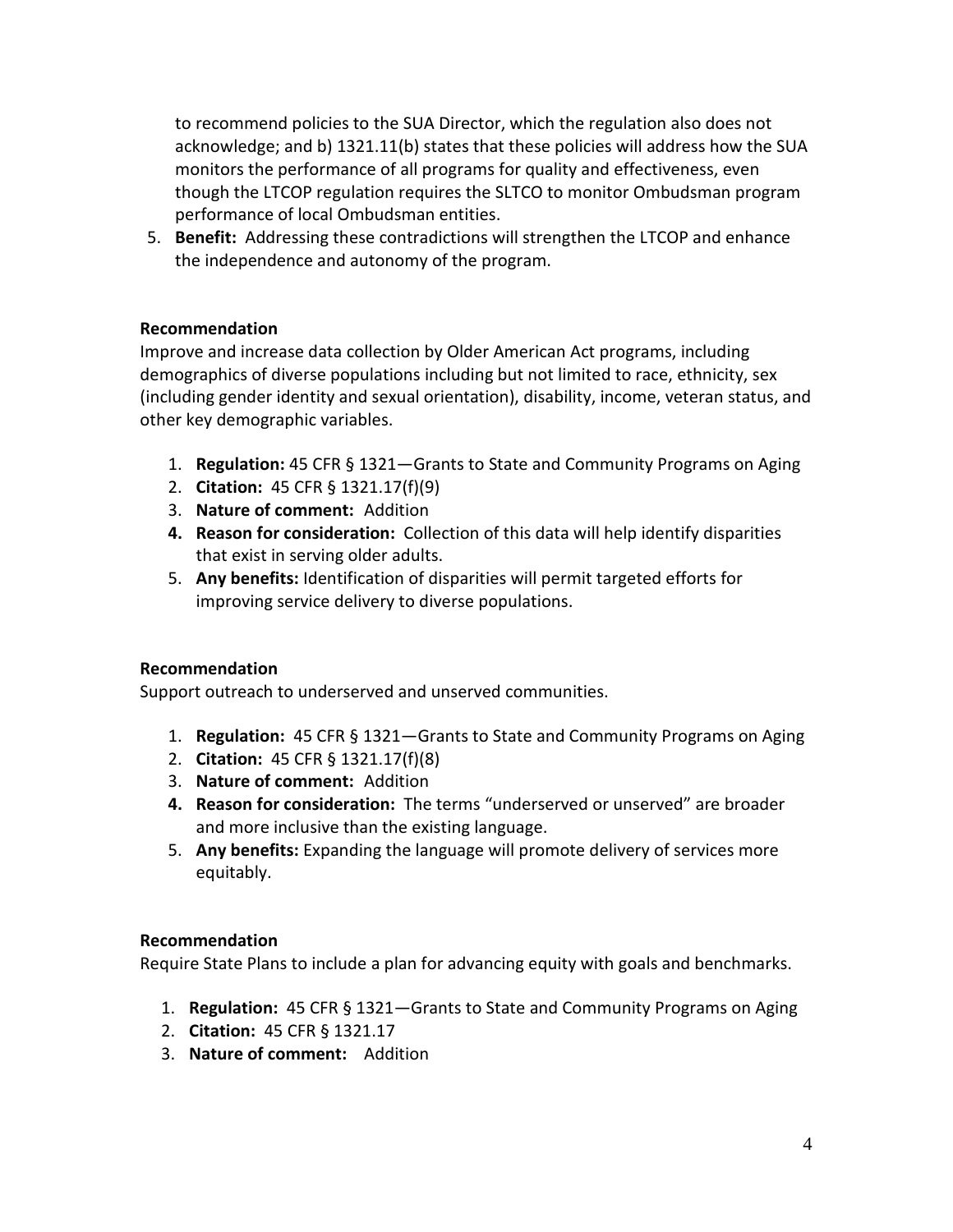- 4. **Reason for consideration:** Including a plan for advancing equity in the State Plan better ensures that attention will be focused on eliminating disparities at all levels in the aging network.
- 5. **Any benefits:** Such a plan would increase access to OAA services for all older adults and help address longstanding disparities.

### *Public Participation*

#### **Recommendation**

Require public hearings held as part of the development of State Plans to include people that live in nursing facilities and residential care communities as well as home and community-based services.

- 1. **Regulation:** 45 CFR § 1321—Grants to State and Community Programs on Aging
- 2. **Citation:** 45 CFR § 1321.27
- 3. **Nature of comment:** Addition
- 4. **Reason for consideration:** Since individuals in residential care communities also need and use services provided by Older Americans Act programs, they should have input into the plan's development.
- 5. **Any benefits:** The plan will be more inclusive and better represent the needs of older adults in the plan's service area.

#### *Area agency advisory council*

#### **Recommendation**

Expand the council composition to include a representative of the LTCOP from the area.

- 1. **Regulation:** 45 CFR § 1321—Grants to State and Community Programs on Aging
- 2. **Citation:** 45 CFR § 1321.57(b)
- 3. **Nature of comment:** Change
- 4. **Reason for consideration:** Including a representative of the LTCOP on the council will help ensure that the needs and interests of those living in facilities are also considered and addressed.
- 5. **Any benefits:** This will permit the area agency on aging to better serve all older adults in its service area.

#### *Service priority for frail, homebound, or isolated elderly*

#### **Recommendation**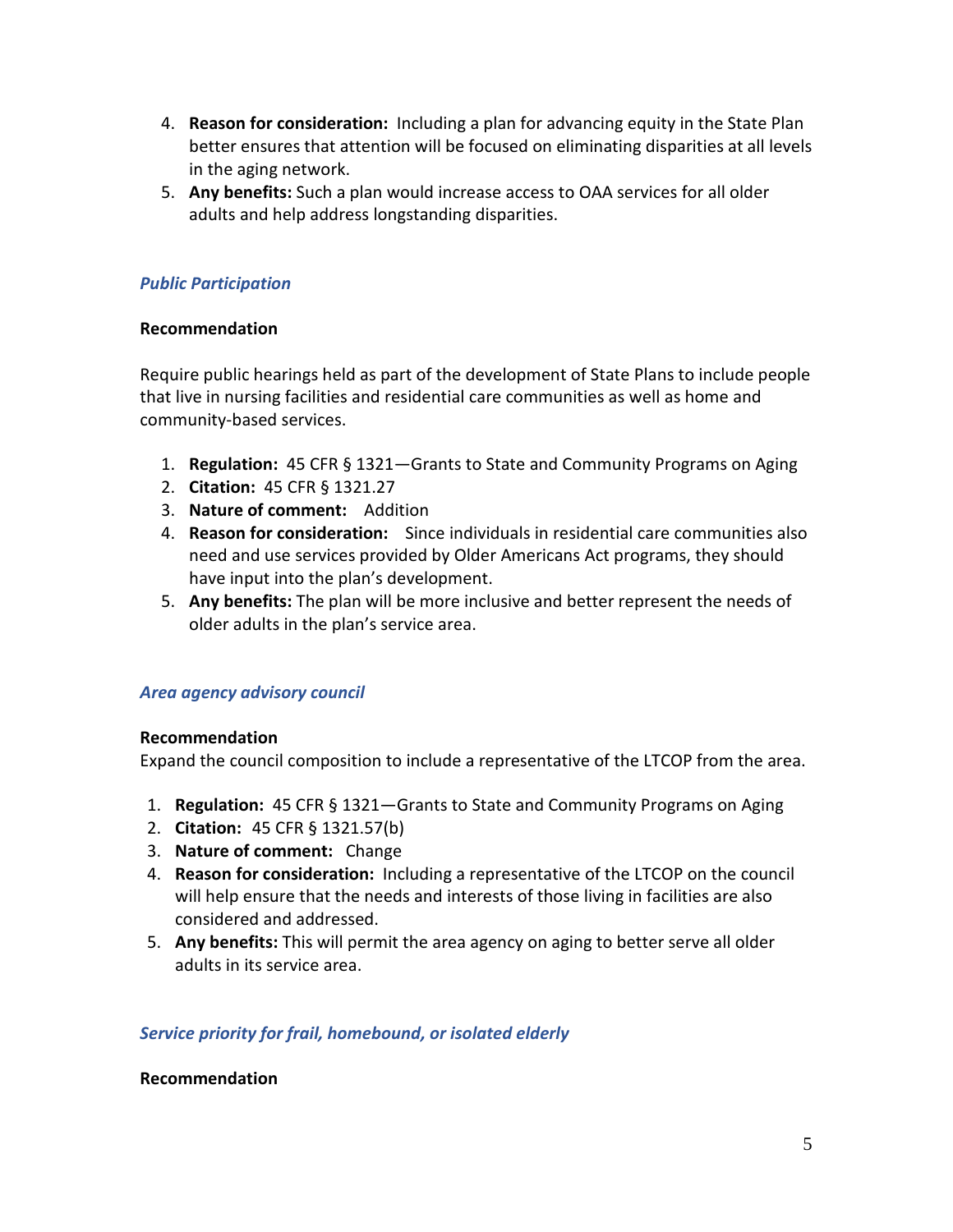Require service priority to include individuals of any age living in long-term care facilities.

- 1. **Regulation:** 45 CFR § 1321—Grants to State and Community Programs on Aging
- 2. **Citation:** 45 CFR § 1321.69(a)
- 3. **Nature of comment:** Addition
- 4. **Reason for consideration:** The stated service priorities are not clear about whether they include people residing in long-term care facilities and do not apply to residents of facilities who are under 60. While many individuals living in nursing homes and assisted living facilities may be frail and isolated, it is not clear whether the current regulation applies to people residing in long-term care facilities. Further, the needs of residents under age 60 are no less critical than those age 60 or over.
- 5. **Any benefits:** This addition would help ensure that the needs of individuals in facilities are better addressed.

## **LEGAL ASSISTANCE**

## *Conflicts of interest*

**Recommendation:** Identify and remedy, or at least disclose, conflicts of interest of legal assistance provider.

- 1. **Regulation:** 45 CFR § 1321 Grants to State and Community Programs on Aging
- 2. **Citation:** 45 CFR § 1321.71(b)
- 3. **Nature of comment:** Addition
- 4. **Reason for consideration:** There are times when legal assistance providers may have to advocate on behalf of a client in opposition to an area agency on aging or the State unit on aging - a situation which can place them at odds with their own funding source. This could have a chilling effect on the robustness of the legal assistance provider's representation of the client. This conflict of interest should be identified and remedied if possible. At a minimum the client should be informed of the conflict.
- 5. **Any benefits:** Disclosure of the existence of a conflict is fairer to the client and gives them an opportunity to take a different course of action, if available.

## *Training*

**Recommendation:** Require periodic training for legal assistance attorneys around the issues faced by older adults served by Older Americans Act programs, including longterm care facility residents. Examples include nursing home regulations,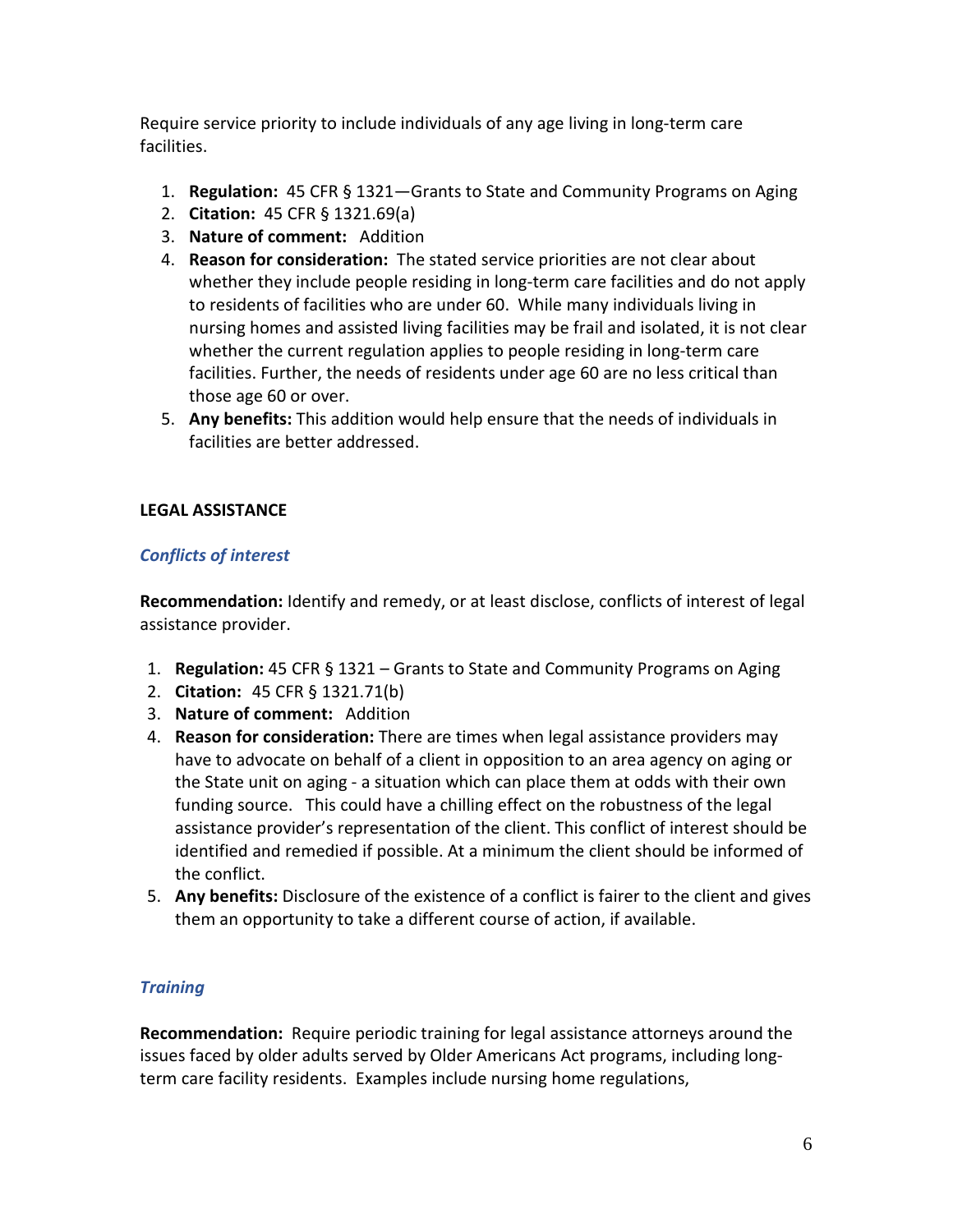transfer/discharge, including the appeals process, guardianship, the role and responsibilities of the LTCOP, and more.

- 1. **Regulation:** 45 CFR § 1321 Grants to State and Community Programs on Aging
- 2. **Citation:** 45 CFR §1321.71(1)
- 3. **Nature of comment:** Addition
- 4. **Reason for consideration:** There are currently no requirements for ongoing training for legal assistance providers in issues that are of particular concern to those served by OAA programs. Although attorneys must obtain Continuing Legal Education training, it does not necessarily have to focus on the topics listed above.
- 5. **Any benefits:** Such training would enhance the ability of legal assistance providers to vigorously advocates for individuals receiving OAA services.

# *Core set of services*

**Recommendation:** Require legal assistance providers to provide a core set of duties/services, including but not limited to representing residents of long-term care facilities in discharge cases, guardianship, public benefits, and financial exploitation.

- 1. **Regulation:** 45 CFR § 1321 Grants to State and Community Programs on Aging
- 2. **Citation:** 45 CFR § 1321.71(c )
- 3. **Nature of comment:** Addition
- 4. **Reason for consideration:** Legal assistance providers vary a great deal in terms of the type of assistance and services they offer, not only from state to state, but within a state and even within an area. There is not a standard set of duties/services they must provide. As a result, not all older adults served under OAA programs can count on receiving the same assistance across the country. For instance, a nursing home resident in one part of a state may be represented at a discharge appeal hearing by the area's legal assistance provider, while another resident facing the same situation elsewhere may not have representation because the legal assistance provider in that area does not provide that service. This causes gross inequities in the service system.
- 5. **Any benefits:** A core set of services to be delivered by each legal assistance provider would ensure older adults served by OAA programs are treated equally and advance equity. It would also better guarantee that they receive services which they need – and to which they are entitled.

## *Seeking assistance*

**Recommendation:** Require legal assistance providers to make their intake systems easily accessible to older adults and persons with disabilities; prohibit a legal assistance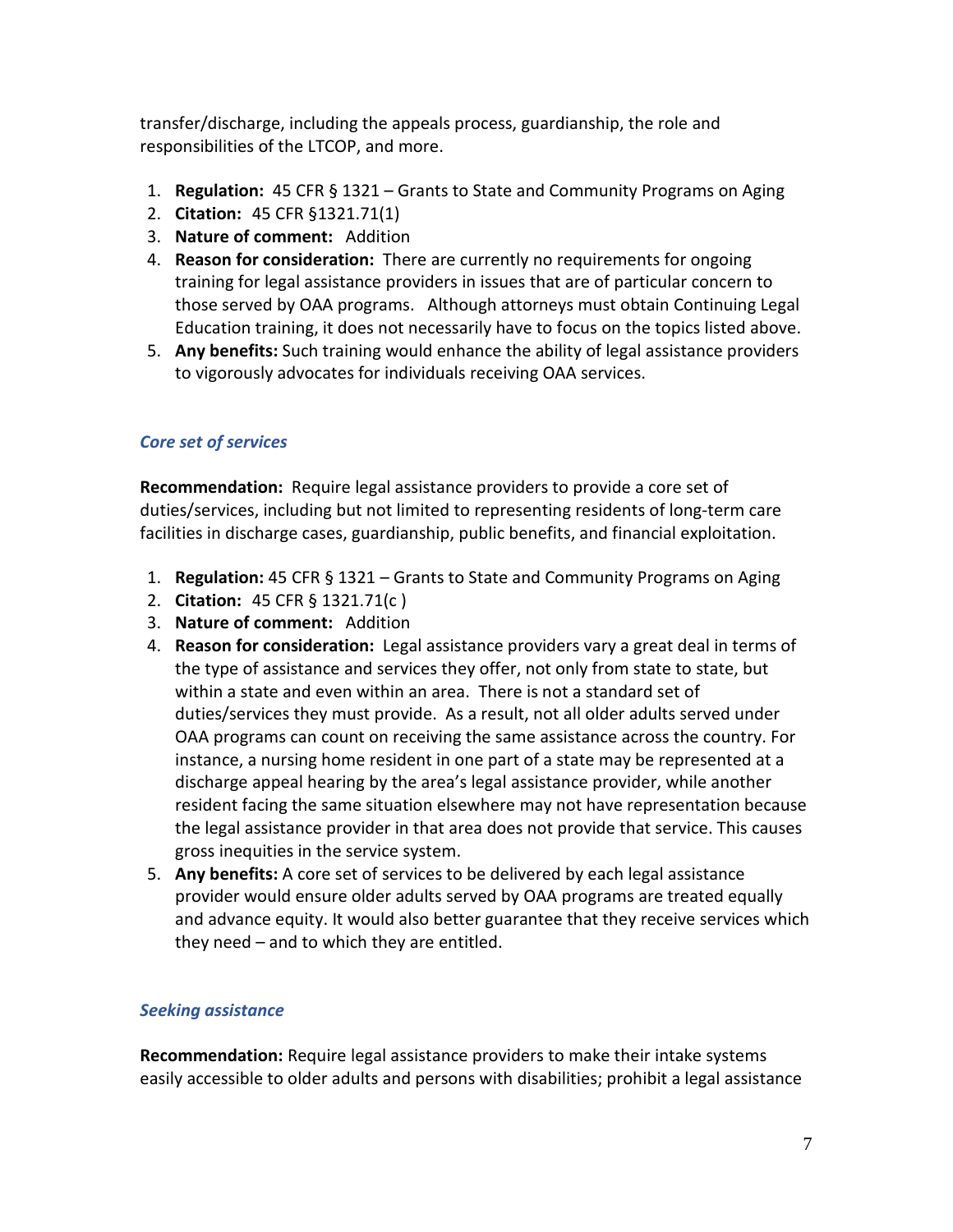provider from requiring individuals to seek legal services on their own, including nursing home residents and others who are institutionalized or persons with disabilities.

- 1. **Regulation:** 45 CFR § 1321 Grants to State and Community Programs on Aging
- 2. **Citation:** 45 CFR § 1321.71
- 3. **Nature of comment:** Addition (after (d))
- 4. **Reason for consideration:** Individuals often face substantial and unnecessary barriers in seeking legal assistance. In some instances, particularly in large law firms, they must try to navigate complicated automated intake systems. These systems are so complex that older adults and persons with disabilities may give up in frustration. In other situations, someone may be contacting the legal services provider on behalf of the person seeking legal assistance because the person may not be able to do so by themselves due to dementia, a physical disability or other reason. However, some legal assistance providers insist that the person needing legal assistance must request services on their own, even though that may be completely impossible.
- 5. **Any benefits:** Improving intake systems would make legal services more available to those in need and advance equity.

# *Referrals from LTCOP*

**Recommendation:** Require legal assistance providers accept referrals from the LTCOP.

- 1. **Regulation:** 45 CFR § 1321 Grants to State and Community Programs on Aging
- 2. **Citation:** 45 CFR § 1321.71
- 3. **Nature of comment:** Addition
- 4. **Reason for consideration:** Most ombudsmen cannot find representation for residents on issues like involuntary discharge, guardianship, public benefits, and financial exploitation. Without that legal referral option, ombudsmen are much weaker and less effective because they often can't force facilities or the state to comply with the law and they can't resolve many issues for residents. That makes residents and families less likely to consult ombudsmen ("They were really nice but they couldn't help me...."). But when ombudsmen have legal resources to which they can refer cases, they become more powerful. And they become a great team- ombudsmen often help the lawyers who are less familiar with facility practices, resident realities, etc., and ombudsmen often have more long-standing relationships with residents which can facilitate the representation. Lawyers educate ombudsmen so they are better advocates the next time the same issue arises, and they show the adverse parties that they are part of a powerful team.
- 5. **Any benefits:** This addition would greatly improve advocacy on behalf of residents.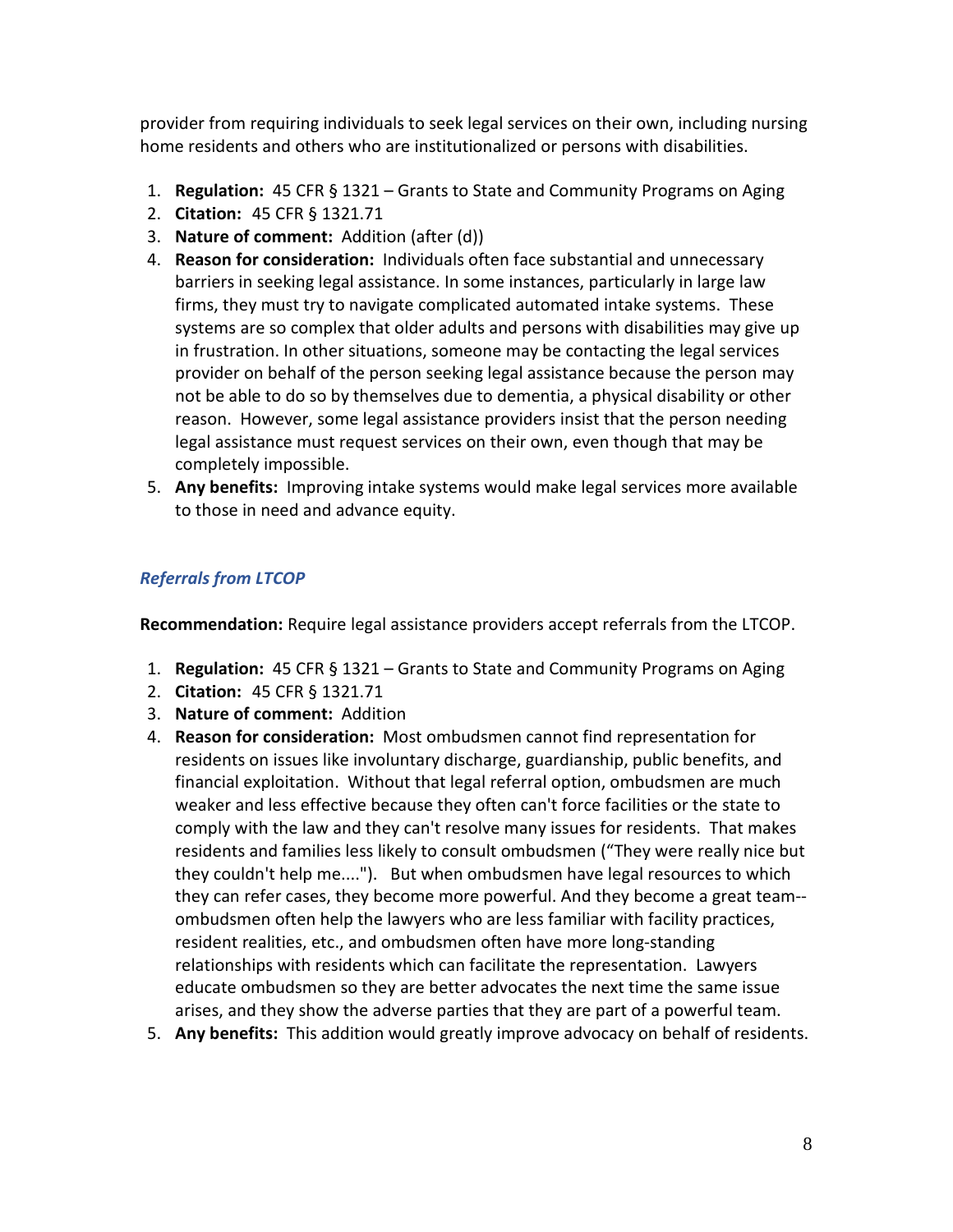#### *Legal Assistance Developer*

**Recommendation:** Require a legal assistance developer on a full -time basis with no other job responsibilities, who is an attorney with experience working with Older Americans Act program beneficiaries.

- 1. **Regulation:** 45 CFR § 1321 Grants to State and Community Programs on Aging
- 2. **Citation:** 45 CFR § 1321.71, see also OAA, Title VII, Chapter 4
- 3. **Nature of comment:** Addition
- 4. **Reason for consideration:** Although the Older Americans Act mandates a legal assistance developer, there are no regulations to implement this provision. This lack of regulations undermines the importance of this position. Individuals assigned this role are frequently set up for failure - many have little or no legal training, authority, or time. The legal assistance developer is critical for leading and coordinating strong and effective legal assistance services in a state. This is not possible if the developer does not have experience with those receiving OAA program services and full-time status.
- 5. **Any benefits:** This addition would benefit all OAA program beneficiaries.

## **ALLOTMENTS FOR VULNERABLE ELDER RIGHTS PROTECTON ACTIVITIES, INCLUDING SUBPART A- STATE LONG-TERM CARE OMBUDSMAN PROGRAMS**

#### *Informed consent*

**Recommendation:** Delete "informed" when referring to consent for receiving Ombudsman program services and ability to access records.

- 1. **Regulation:** 45 CFR § 1324 Allotments for Vulnerable Elder Rights Protection Activities, including Subpart A—State Long-Term Care Ombudsman Program
- 2. **Citation:** 45 CFR § 1324.11(e)(2)(iv)(A)-(B); 1324.11(e)(3)(ii)(A)-(B); 1324.11(e)(3)(iii); 1324.19(b)(2)-(8)
- 3. **Nature of comment:** Deletion
- 4. **Reason for consideration:** The term "informed consent" is problematic because it creates a higher standard of obtaining consent in order for an Ombudsman program representative to provide assistance and advocacy to a resident. "Informed" consent generally refers to ensuring that decisions about health and medical treatment are made with full understanding of risks and benefits, including alternatives.
- 5. **Any benefits:** This deletion would create a more reasonable standard of obtaining consent for providing Ombudsman services to residents and be consistent with the language of the Older Americans Act.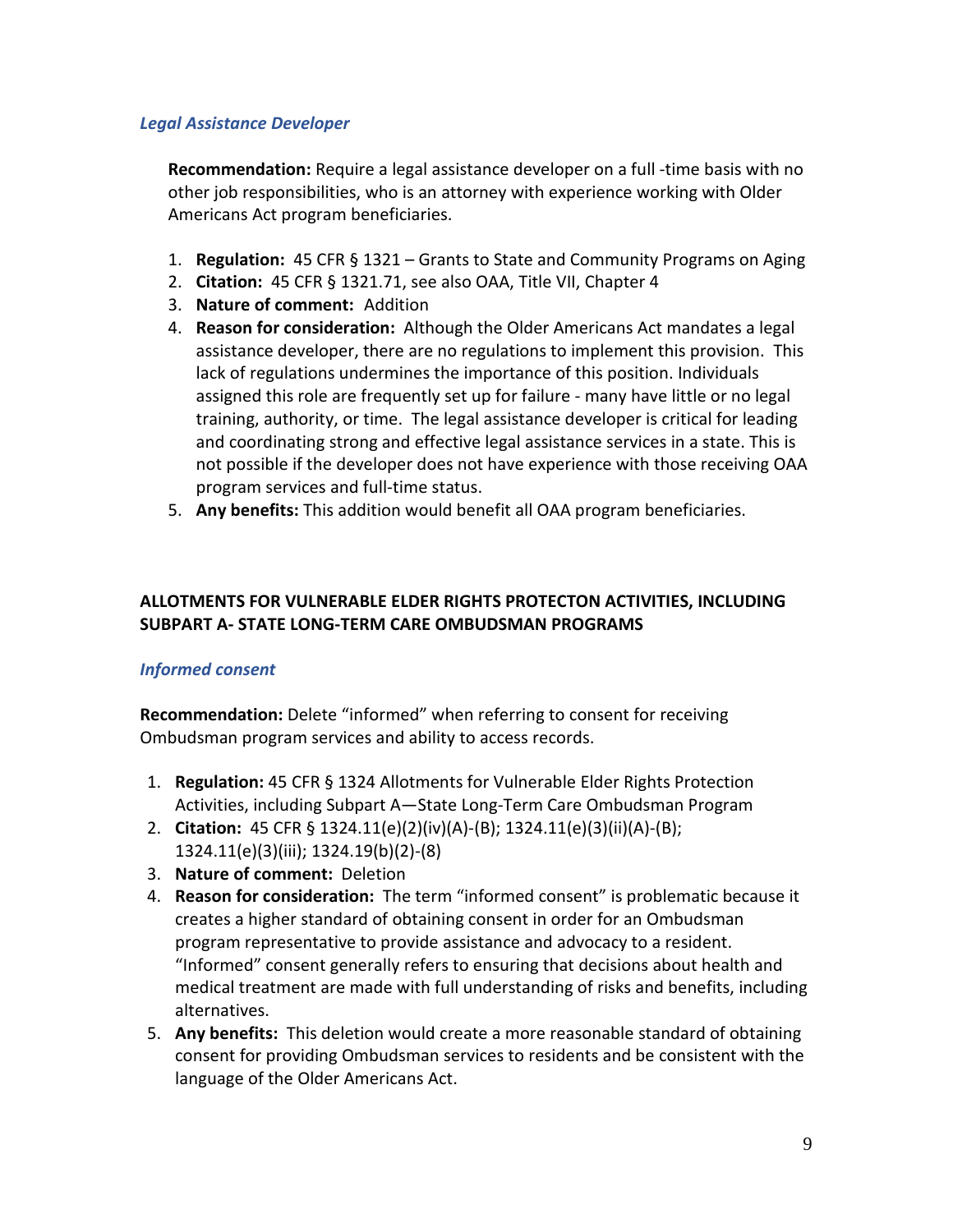# *Conflict of interest*

**Recommendation:** Expand disclosure of conflicts of interest to include, for example, board members, or others with influence on the activities or operations of the LTCOP. Identify and remedy conflicts of interest of additional individuals whose conflicts could impact the LTCOP.

- **1. Regulation:** 45 CFR § 1324 Allotments for Vulnerable Elder Rights Protection Activities, including Subpart A—State Long-Term Care Ombudsman Program
- **2. Citation:** 45 CFR §1324.21(c)
- **3. Nature of comment:** Addition
- **4. Reason for consideration:** Requirements related to individual conflicts of interest should not just apply to the SLTCO, representatives of the Office and members of their immediate family. There are other individuals, such as a board member or a supervisor of an agency hosting a local Ombudsman entity, who may have conflicts that influence their decisions or actions relative to the LTCOP. Their decisions/actions can negatively impact the effectiveness of the program.
- **5. Any benefit:** Removing these conflicts of interest would strengthen the program and enhance its credibility.

### *Role of non-designated individuals in LTCOP*

**Recommendation:** Definitively clarify whether non-designated individuals may carry out LTCO program activities or access LTCOP records or data.

- 1. **Regulation:** 45 CFR § 1324 Allotments for Vulnerable Elder Rights Protection Activities, including Subpart A—State Long-Term Care Ombudsman Program
- 2. **Citation:** 45 CFR § 1324.13(c)(3)
- 3. **Nature of comment:** Addition
- 4. **Reason for consideration:** There is long-standing confusion and lack of clarity regarding whether individuals who have not been designated may perform LTCO program activities, or access LTCOP records or data. As a result, LTCOP across the country approach this differently. For instance, some allow non-designated individuals ("friendly visitors) to visit residents while not permitting them to handle complaints. Others allow non-designated individuals to carry out administrative duties, such as data entry, even though case data reveals complainant identities. And in some host agencies, undesignated supervisors seek access to Ombudsman records and data as part of program management responsibilities. ACL has posted an FAQ about access to LTCOP records that would be helpful to draw from in updating regulations.
- 5. **Any benefits:** Clarifying this point would promote program uniformity and confidentiality.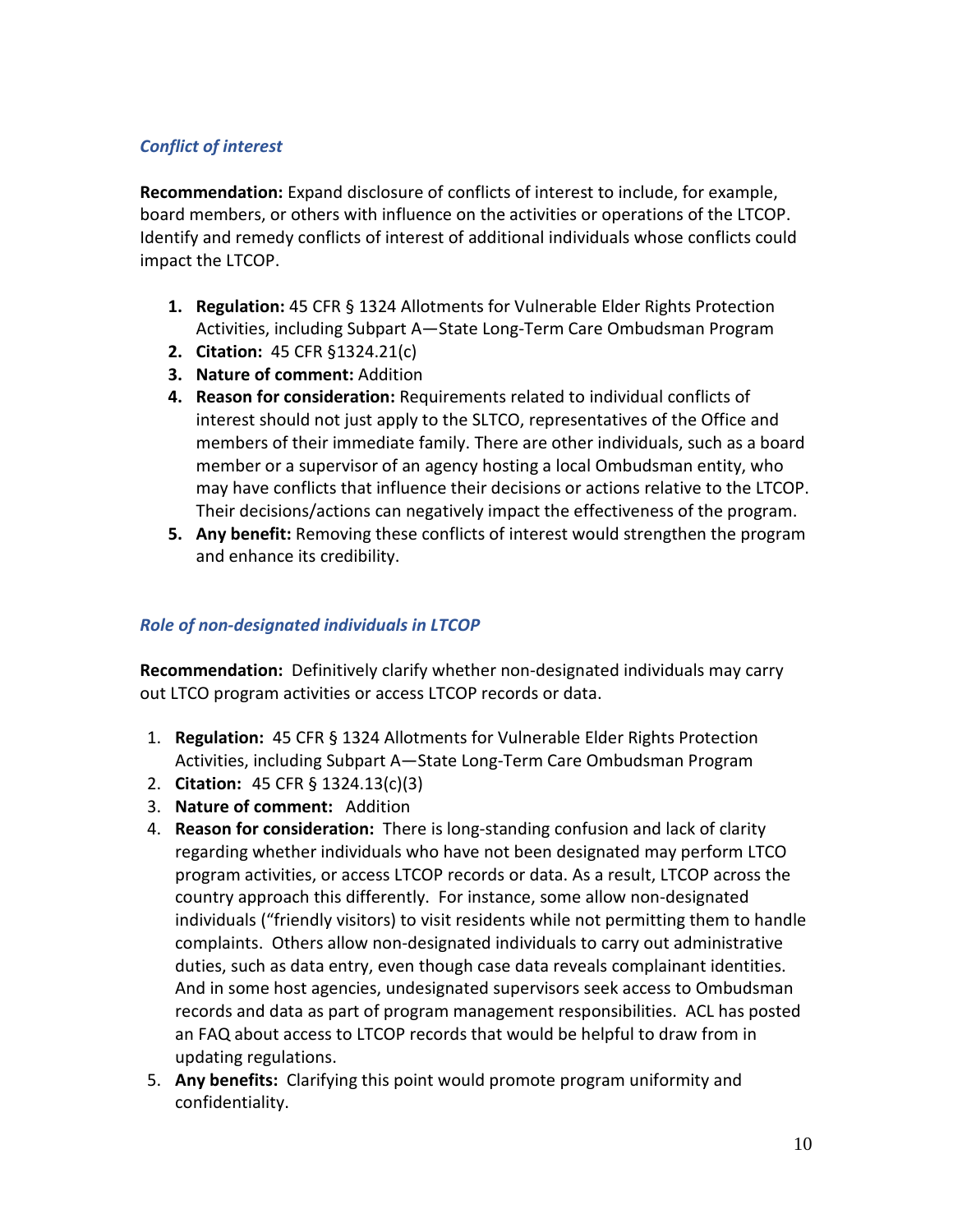#### *Distinct Identity of Office of State Long-Term Care Ombudsman*

**Recommendation:** Include specific examples indicating that the Office is a "distinct entity, separately identifiable"

- 1. **Regulation:** 45 CFR § 1324 Allotments for Vulnerable Elder Rights Protection Activities, including Subpart A—State Long-Term Care Ombudsman Program
- 2. **Citation:** 45 CFR § 1324.11(b)(1)
- 3. **Nature of comment:** Addition
- 4. **Reason for consideration:** The requirement that the Office of the SLTCO be a distinct entity is vague and compliance is difficult to measure. At the same time, ACL's response to a FAQ on this topic is very helpful because it provides concrete examples of what evidence of a "distinct entity, separately identifiable" could include. However, because these examples are part of an FAQ and not a rule, states are not required to implement them. Adding these examples to the rule would make the meaning of distinct entity much clearer and result in greater compliance.
- 5. **Any benefits:** Residents, family members, and other stakeholders will be able to more easily distinguish the Office from other programs and services.

#### *Representation of residents at a discharge appeal hearing*

**Recommendation:** Include Ombudsman program representation at a discharge hearing as an example of the duty to "represent the interests of residents before governmental agencies …."

- 1. **Regulation:** 45 CFR § 1324 Allotments for Vulnerable Elder Rights Protection Activities, including Subpart A—State Long-Term Care Ombudsman Program
- 2. **Citation:** 45 CFR § 1324.13(a)(5)
- 3. **Nature of comment:** Addition
- 4. **Reason for consideration:** Although the majority of Ombudsman programs try to obtain legal counsel for residents facing a discharge hearing, they are often unsuccessful. When this is the case, residents should be able to turn to the LTCOP for representation. However, the LTCOP often will not represent residents at hearings either because they have chosen not to take on that role, or, in a smaller number of states, they are not permitted to do so. Consequently, a significant number of residents end up representing themselves or having their family do so. While some residents and families may be capable of arguing on their own or a loved one's behalf, and may wish to do so, it is hard to imagine that this is what most residents and families would choose. Most residents and families are unfamiliar with federal and state discharge requirements and the administrative hearing process. As a result, without adequate representation, residents are more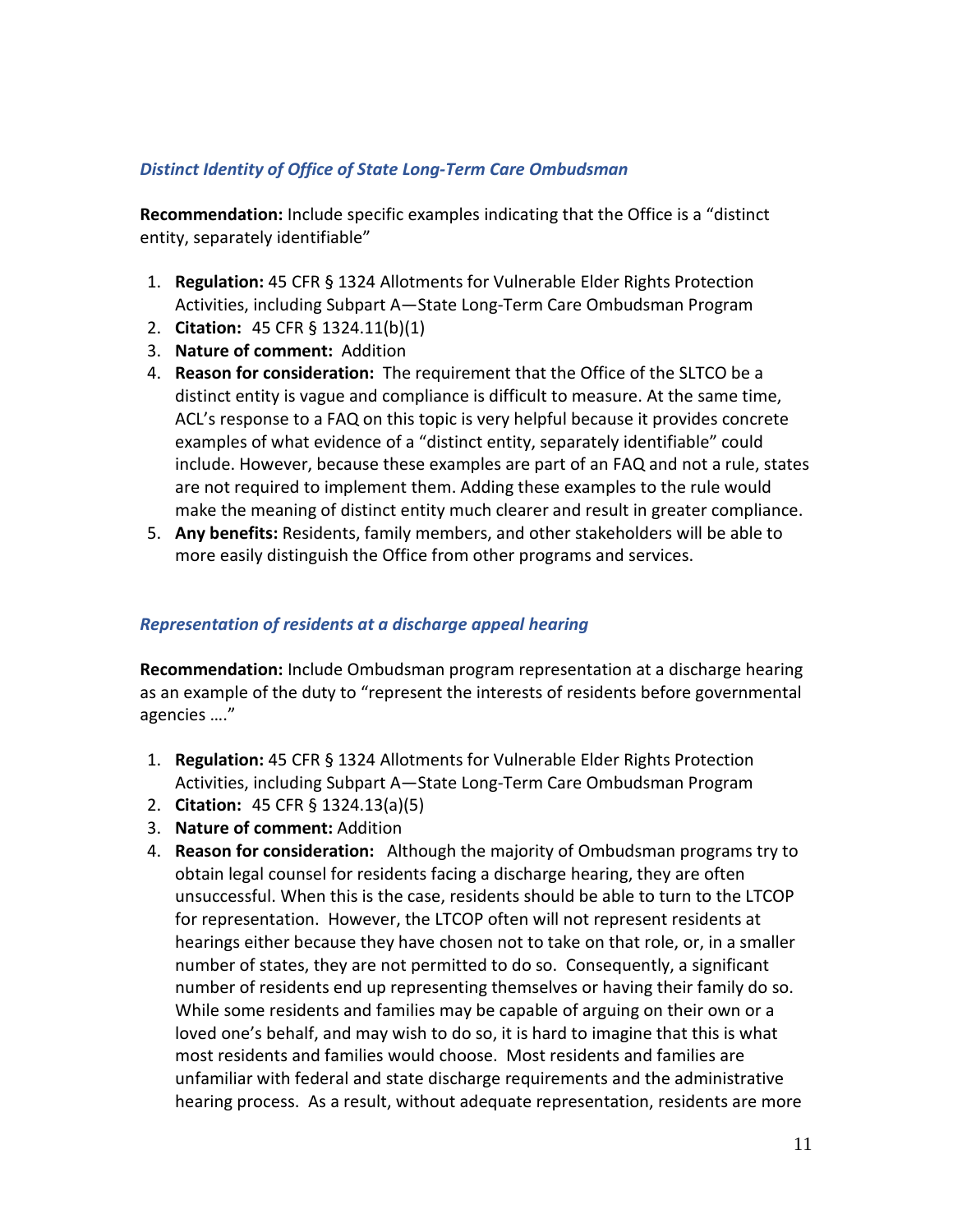likely to receive an unfavorable ruling from an Administrative Law Judge. Spelling out that representing residents at a hearing is part of the LTCOP's required duties removes any ambiguity about the Ombudsman program role. (Note: LTCOP representatives would need to be adequately trained to prepare them for this role.)

5. **Any benefits:** Ombudsman program representation rather than only residents or family members at a hearing creates a more level playing field for residents given the complexities of discharge cases and the fact that corporate counsel frequently represents nursing homes.

# *Legal counsel for LTCOPs*

#### **Recommendation: Require that the LTCOP have dedicated legal counsel**

- 1. **Regulation:** 45 CFR § 1324 Allotments for Vulnerable Elder Rights Protection Activities, including Subpart A—State Long-Term Care Ombudsman Program
- 2. **Citation:** 45 CFR § 1324.15(j)(i)
- 3. **Nature of comment:** Addition
- 4. **Reason for consideration:** Far too often, the LTCOP is only one of many programs and even agencies that its legal counsel must represent. This means:
	- **a.** There is less time available for LTCOP issues and assistance.
	- **b.** Legal counsel may be busy elsewhere if a situation arises that needs immediate attention.
	- **c.** Legal counsel is less likely to be able to develop the in-depth knowledge and expertise necessary to robustly advocate on behalf of residents and the program.
	- **d.** Legal counsel may be in a position where they represent agencies and/or other programs implementing policies that would be contrary to the health, welfare, safety or rights of residents. This creates a major conflict of interest that undermines the program's ability to represent residents' interests. These problems could be avoided if the legal counsel assigned to the LTCOP is focused solely on the program.
- 5. **Any benefits:** Both the quality and quantity of the advocacy provided by legal counsel would be improved.

## **OTHER**

Consumer Voice realizes and appreciates that ACL is looking to strengthen and improve the OAA program and services. Reviewing the OAA regulations is an important step in that process. We would like to offer a few additional recommendations in addition to revising the rules.